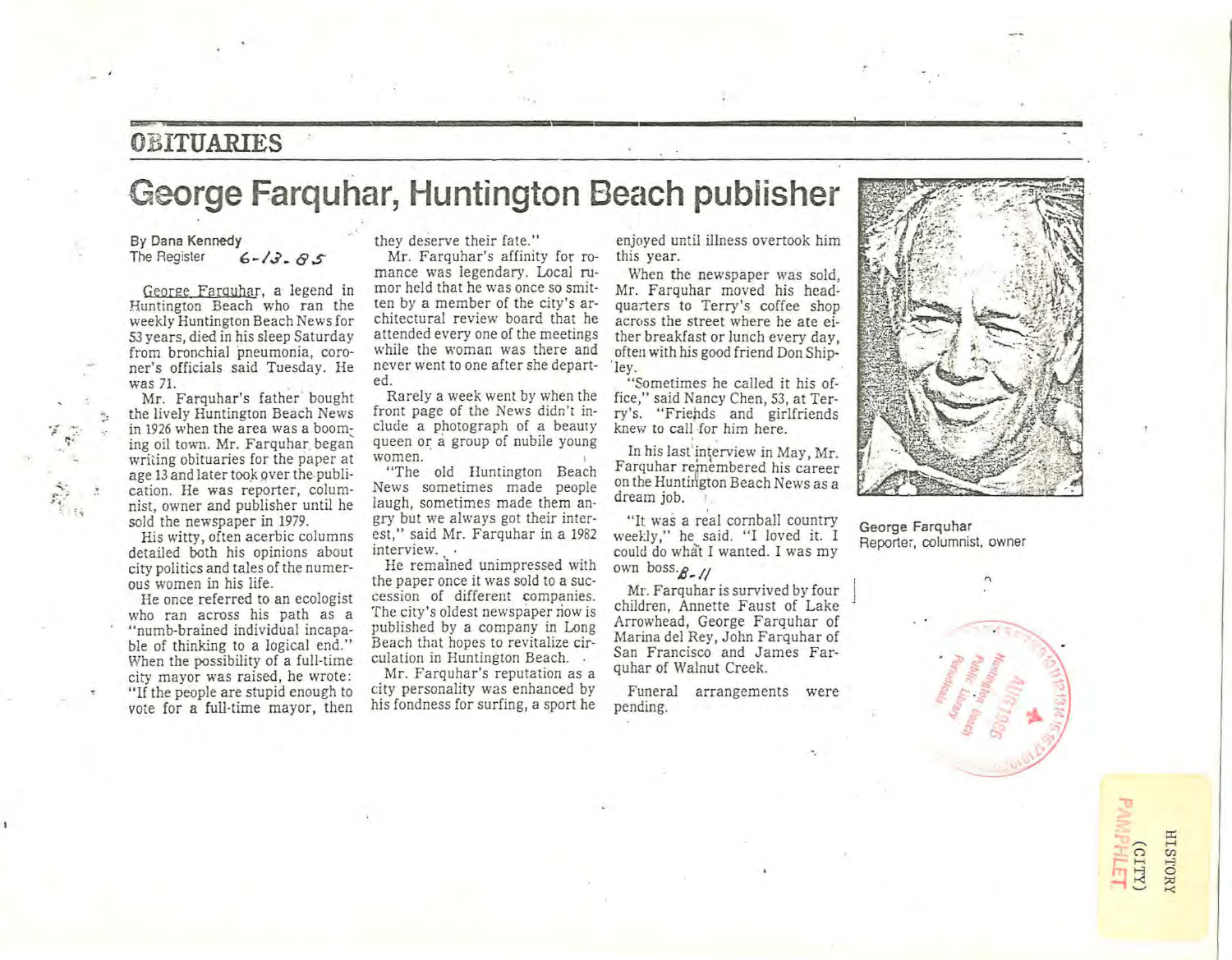# Unique, Veteran newsman is one of a kind

### .<br>By Rod Speer .<br>- Register staff writer

 $2 - 21 - 82$ HUNTINGTON BEACH - Everyone knows George

That is because Ceorge Farquhar has been a newspaper reporter-columnst-editor-publisher-owner here for 55 years, ever since as a 13-year-old he wrote obituaries for his father, then the owner of the Huntington Beach News.

Farquhar's written words have alternately informed, shocked, titillated, angered and soothed News readers since 1927.

But times - if not Faroubar - change.

The Huntington Beach News is no longer 'owned by the Farquhar family, though the world as viewed through George Farquhar's eyes still appears on its pages.

, eyes still appears on its pages.<br>• Now 68, Farquhar calls Terry's Coffee Shop<br>• on Main Street his "office," It is at Terry's, a block from the beach and pier that have been the subjects of so many of his stories, that Farquhar holds court.<br>During his leisurely lunches, old friends,

new and old girlfriends — those ever present<br>girlfriends — and members, of the surfing fraternity stop to chat.

Across the street in that old downtown section close to the ocean is the building that for 66 years was the home of the News, now a nuch different weekly newspaper than when a Farquhar was charting its course.

Then, for example, it was possible in the<br>pages of the News to learn that the Conners family of Huntington Beach had just returned from a visit to Lincoln, Neb.

There, the family was reunited with Uncle Ofte. Aunt Florence and a dozen or so cousins. But the News under a Farquhar also went heavyweight on its outside pages, hawking the City Council, local school boards, the police and others who do the public's business.

Now, the News is a weekly tabloid that<br>serves its estimated 3,500 Huntington Beach subscribers a mixture of local and Long Beach area news, a reflection of its chain ties with American Publishing Co. After buying the News in 1978, American

initially beefed up the news staff. It converted the familiar full-size newspaper to tabloid and

modernized its graphics and type style.<br>But, according to American President<br>Philip Horwith, a circulation drive did not yield the expected results. And, Horwith says. city governient's decision to continue its legal advertising with a competing local paper<br>caused the company to rethink its Huntington Beach activity.

That rethinking ended with paring the News staff in half and moving its printing equipment<br>to Tujunga, American's operating base. The editorial offices of the News now are located in Long Beach.

"The city didn't give us any support,"<br>Horwith says, "We felt the city didn't care.<br>We reciprocated,"

Farquhar thinks the new News is a bit dull, a , whole lot dull.

He says the old Huntington Beach News sometimes made people laugh and sometimes<br>made them angry. "But we got their interest." he says



O 10339 S90 FARQUHAR/BS George escorts Susan 'Bunny' Graves, 19, left, and Cherie Campbell, 18, on walk along be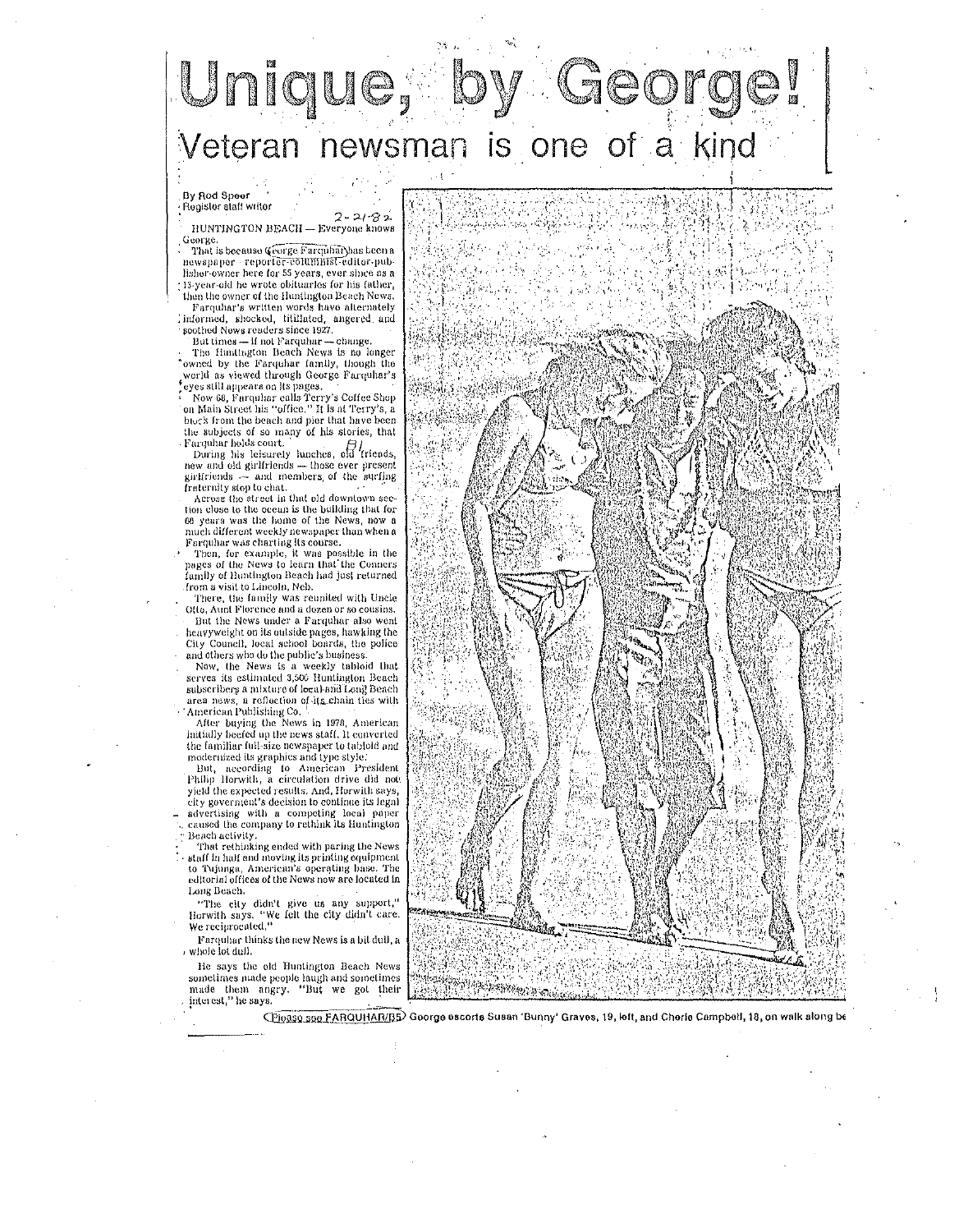

NEWS PUBLISHER GEORGE FARQUHAR READIES OLD FASHIONED LEAD TYPE PRESS

## Era Of Gossip, Goings-On Ends For Weekly HB News

#### By STEVE EDDY

Register Staff Writer<br>HUNTINGTON BEACH --- Call it the end of an era, if

FOURTHY FOUR DEAL COMPACT - Call is the refer of an erri, it<br>pays what That's what George Farquing peaks it.<br>Farquing, 65, whose family has owned the Huntington<br>Reach News since 1927, recently completed sate of the<br>weekly

operates 15 weeklies in the San Gabriel and San Fernando<br>
Valleys.<br>
The new owners, American Publishing Co. Juc., haven't<br>
completed planing for the paper's future. But it's a good<br>
cryptical better than the paper's futur

state Taiwan as the premises an impromptu Smithsonian<br>for a newspaper technology that long ago died.<br>Farquhar has a contract with the new owners to remain

on the scene in some capacity for two years. He says he

on the scene in some capacity for two years. He says no<br>desn't know what they've got in mind for the News.<br>Yel Sone, thing is cerfs in the paper is going to look<br>different. Up to now, the News has been easily recogniz-<br>ab filled with gigantic photographs showing local youths in school play garb or the Christmas decorations adorning<br>someone's mobile home.

Jeff Horwith, 24, the new general manager, said the paper eventually will be produced in American Publishing's Tujunga headquarters and that the modern, computer-dominated "cold type" printing process will be

used.<br>That'll mean a paper as narrow as all the others you see.<br>That'll mean a paper as narrow as all the others you see. And no more smodited finiters.

And no more smouped practice and the says, was<br>the city council's action has year to award a lucrative<br>legal advertising contract to the rival Hundington Beach<br>Lingui advertising contract to the rival Hundington Beach<br>Inde

a city council doesn't support local business, what can you

 $\frac{\text{say}^{q1t}}{\text{The News was the low bidder, as in years past, and}}$ Farquitar said he believes the council's move will cost city<br>Laxpayers an additional \$10,000 per year.<br>The News currently employs only seven people, Far-

quhar said, but that doesn't interfere with news gathering.<br>That's because the news isn't gathered by anyone  $-$  the vast bulk of it is mailed or hand-delivered to the paper's Main Street office.<br>
Virtually everything gets published, too.

"We've got the bometown touch," Farquhar said. "I've<br>been here 52 years, and in that time you get acquainted with everybody

"But it's changing, no doubt about it. I take all the pictures, and the other day I went to the installation of

some new women's club officers. You can really tell the area is getting freeway-oriented. Just people who buy a tract home here and work somewhere else. A woman asked where our offices were not I said by the nier. She said 'What pier?' I'm hearing that stuff all the time now.

It was the nier that sold Paraubar on Huntington Beach in the first place, in 1927, when he was 13 years old.<br>The family had moved from fown after Farquhar's newsman father, the late James Farquhar, purchased the

.....<br>"I saw that ocean and that pier, and I said, this is the

place for me," Europhar said. This a surfer. I love the water. I got a letter in swimming in high school. That's what I did the best." Fargoliar and stepbrother Tom Wyllie assumed full<br>control of the paper when their father died in 1970.

 $\frac{1}{2}$  and the poper when their tattac died in 1970.<br>Facultar staid the new owner has taken possession of the land, the building and all equipment. The production<br>machines haven't been manufactured for years, and the<br>p paper has survived by picking up needed parts from junked units.

The words you see on machines and bins and on the walls of the backshop are enough to make an old newsman cry in<br>his beer. Ludlow. Fairchild, Cameo, Caslon Old Face.

and Summary Section 1. Suppose all the stuff they've got now is progress, in a way," Farquhar said, referring to the new electronic processes of producing newspapers. "It's more effi-<br>processes of producing newspapers. "It 'cient.

But Farquhar says he isn't sad about the changeover. As a matter of fact, he thinks he's going to take an old friend up on an offer to join him on a round-the-world cruise.

New general manager Horwith says changes are down<br>the road, but the News still will be "community oriented."<br>He hopes circulation can jump by about 10,000 in the next

year.<br>"There's unlimited potential," he said. The News cur-<br>"There's unlimited potential is unlied overy week under a really costs \$5 per year and is mailed every week under a second-class permit.<br>"The News is an institution," Horwith said. "But now

it's really only recognized by the old-timers. By that I ! mean people who've been here since 1960 or before. There's a whole new market out there.

Meanwhile, Grew and Maurice and Janice are out<br>back, and the presses will be rolling soon. There's a calendar on the wall and a clock on a table.  $-63$ 

alendar on the wall and a clock on a table.  $\{3\}$ <br>The calendar says January 1979, but the clock runs two hours behind.



Heavy. Tempo Heavy Condensed.<br>There's the smell of hot metal and the clank of an